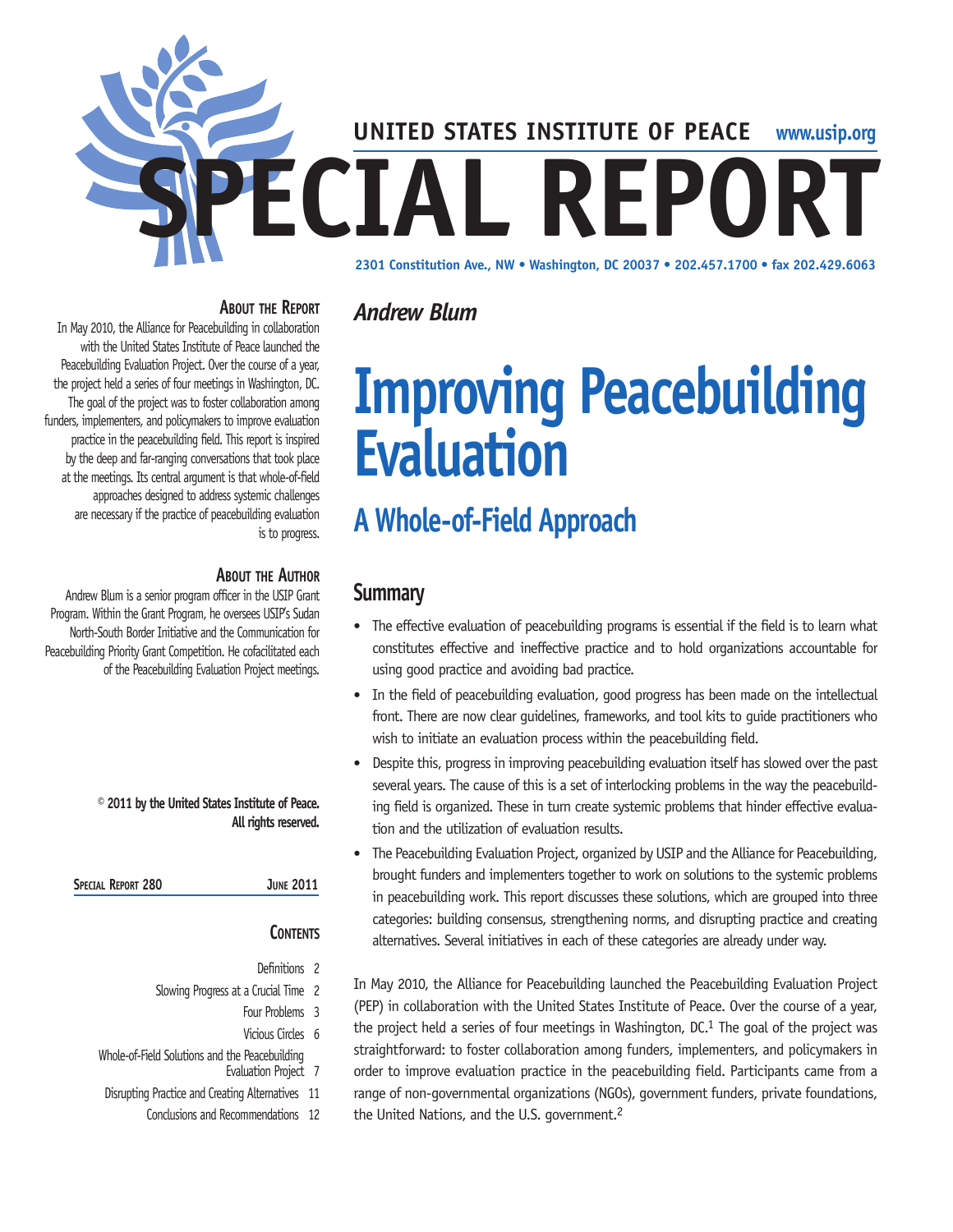#### **About the Institute**

The United States Institute of Peace is an independent, nonpartisan institution established and funded by Congress. Its goals are to help prevent and resolve violent conflicts, promote postconflict peacebuilding, and increase conflict management tools, capacity, and intellectual capital worldwide. The Institute does this by empowering others with knowledge, skills, and resources, as well as by its direct involvement in conflict zones around the globe.

#### **Board of Directors**

**J. Robinson West** (Chair), Chairman, PFC Energy • **George E. Moose** (Vice Chairman), Adjunct Professor of Practice, The George Washington University • **Judy Ansley,** Former Assistant to the President and Deputy Security Adviser under President George W. Bush • **Anne H. Cahn,** Former Scholar in Residence, American University • **Chester A. Crocker,** James R. Schlesinger Professor of Strategic Studies, School of Foreign Service, Georgetown University • **Kerry Kennedy,** President, Robert F. Kennedy Center for Justice and Human Rights • **Ikram U. Khan,** President, Quality Care Consultants, LLC • **Stephen D. Krasner,** Graham H. Stuart Professor of International Relations, Stanford University • **John A. Lancaster,** Former Executive Director of the National Council on Independent Living • **Jeremy A. Rabkin,** Professor, George Mason School of Law • **Judy Van Rest,** Executive Vice President, International Republican Institute • **Nancy Zirkin,** Executive Vice President, Leadership Conference on Civil Rights

#### *Members Ex Officio*

**Michael H. Posner,** Assistant Secretary of State for Democracy, Human Rights, and Labor • **James N. Miller,**  Principal Deputy Under Secretary of Defense for Policy . **Ann E. Rondeau,** Vice Admiral, U.S. Navy; President, National Defense University • **Richard H. Solomon,**  President, United States Institute of Peace (nonvoting)

The views expressed in this report do not necessarily reflect the views of the United States Institute of Peace, which does not advocate specific policy positions.

To request permission to photocopy or reprint materials, e-mail: permissions@usip.org

This report is inspired by the deep and far-ranging conversations that took place at the four meetings of the project.<sup>3</sup> It reaches two central conclusions: First, improving evaluation must be addressed as a problem of structural and institutional change within the peacebuilding field, not simply as a technical research or methodological problem; and second, for this reason, whole-of-field approaches are necessary to make progress in peacebuilding evaluation. To support these conclusions, the report identifies a set of four fieldwide problems that hold back progress in peacebuilding evaluation and describes how these problems create self-perpetuating and problematic dynamics. The report then describes solutions participants identified for these vicious circles, as well as initiatives that meeting participants have already undertaken that contribute to whole-of-field solutions.

## **Definitions**

Definitions of concepts such as peacebuilding or evaluation are always controversial, and should be, as the debates over these words are useful in pushing the thinking of the field forward. The purpose of this report, however, is not to engage in conceptual work, so it will rely on standard definitions in the field. Regarding peacebuilding, the Organization for Economic Cooperation and Development (OECD) provides a good working definition, which includes activities designed to prevent conflict through addressing structural and proximate causes of violence, promoting sustainable peace, delegitimizing violence as a dispute resolution strategy, building capacity within society to peacefully manage disputes, and reducing vulnerability to triggers that may spark violence.<sup>4</sup>

Regarding evaluation, a relatively broad consensus has emerged around a core set of documents that provide guidance on how to conceptualize peacebuilding evaluation. The 2008 OECD Fact Sheet on evaluating peacebuilding states that "evaluation assesses the merit and worth of an activity. . . . This learning process helps ascertain the quality of policies and programs, enhance performance, identify good practices, and define appropriate standards."5 Cheyanne Church and Mark Rogers argue that "evaluation is the systematic acquisition and assessment of information gathered on specific questions to provide useful feedback for a program, organization, or individual. . . . Evaluation is commonly thought to serve two purposes: learning and accountability."<sup>6</sup> John Paul Lederach, Reina Neufeldt, and Hal Culbertson use the phrase *reflective practice* instead of evaluation and frame the concept as a suggestion to practitioners to reflect explicitly on "how things work," on what they have learned from experience, and on developing experience-based theory.<sup>7</sup>

While the above approaches are quite different in many ways, three key themes emerge from the documents. First, evaluation needs to be based on systematic collection of evidence. Second, evaluation serves both learning and accountability purposes. Third, evaluations are part, but not the entirety, of the evaluation process, which includes a range of monitoring and assessment activities that take place throughout a project's life cycle. Thus, as a starting point, we define peacebuilding evaluation here as an evidence-based process designed to create accountability for and learning from peacebuilding programs.

## **Slowing Progress at a Crucial Time**

In 2008, Cheyanne Church argued that peacebuilding evaluation had moved from infancy to adolescence, and like any teenager, it "is full of untapped potential that needs to be supported and nurtured if it is to develop."<sup>8</sup> Church then suggested several milestones regarding the field's path toward maturity, including transparency, improved monitoring of programs, improved ability to compare across programs, and the professionalization of evaluation.<sup>9</sup> By these measures, unfortunately, the field has not matured significantly since 2008.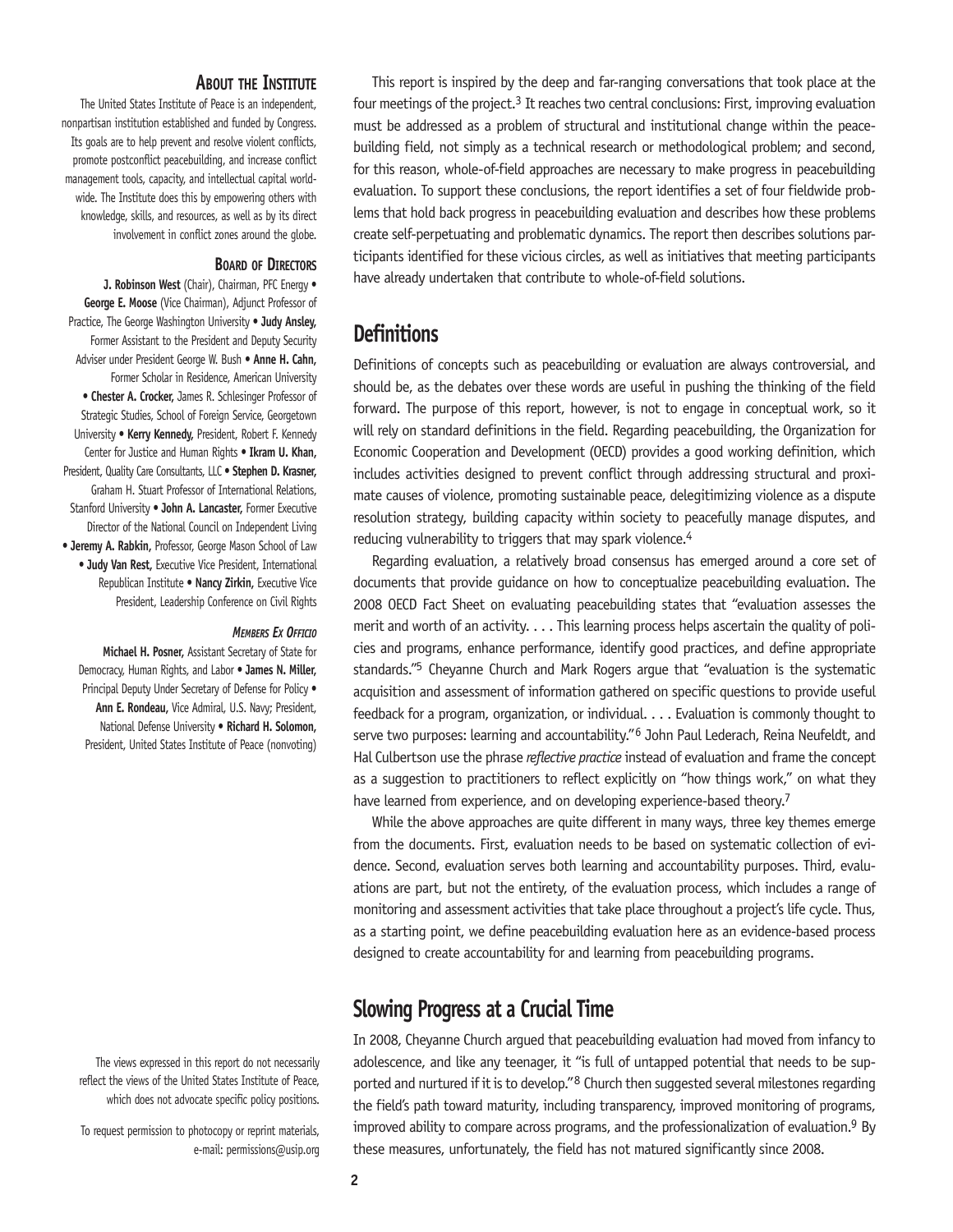And yet for many reasons, this is a crucial time for peacebuilding evaluation. Peacebuilding and peer fields such as international development and democratization are under increased pressure to demonstrate their effectiveness.10 At the same time, expectations for what counts as evidence of effectiveness have risen. There is demand for increasingly rigorous evaluation and a pushback against success stories and other forms of unsubstantiated claims.11 Noting these pressures, one PEP participant said, "We need to become a learning field. To base our decisions on evidence rather than gut feelings."12

So why has the maturation process slowed since 2008? It was this question that provided the impetus for the establishment of the Peacebuilding Evaluation Project. And it was the provisional answer that informed how the initiative was designed. The premise of the PEP and this report is that progress in the peacebuilding evaluation field has slowed because much of the low-hanging fruit is gone.

Imagine an individual working in the peacebuilding field in 2000 who wanted to improve peacebuilding evaluation. A researcher could put together an evaluation framework, develop training manuals, and do research on methodology. Practitioners could use—or, more likely, hire a consultant to use—one or more of these frameworks or manuals in individual programs, or organize trainings for staff on those frameworks. These kinds of activities, according to Church's metaphor, marked peacebuilding's growth into adolescence.

The low-hanging fruit, now picked, is much of the intellectual and technical work that has been done regarding how peacebuilding evaluation should be conducted, and some small-scale evaluations that have been conducted primarily at the project level. There is now a collection of intellectual work that, in the aggregate, contains good strategies for peacebuilding evaluation, relatively solid guidance on what strategies should be used, and advice on how various strategies should be implemented.<sup>13</sup> Approaches from the larger development field include the outcome mapping approach developed by the International Development Research Centre, $14$  the most significant change approach, $15$  and randomized controlled trials (RCT) of the kind that the Poverty Action Lab at the Massachusetts Institute of Technology promotes.<sup>16</sup> Evaluation processes have not necessarily become increasingly successful because of this intellectual and technical work; in many cases, they have yielded unsatisfying results, but this is not caused by a lack of a knowledge base regarding strategies for effective evaluation.

Because much of the low-hanging fruit has been picked, the marginal value of further intellectual and technical work is diminishing. More needs to be done, but the existing frameworks and manuals are good enough, so that radically improving on them in the short term will be difficult. Similarly, project-level evaluations and capacity-building exercises should continue to be conducted, but increasing the value of these initiatives depends on changes at a larger, systemic level. Such changes, however, have been hard, and based on the discussions within the PEP group, it appears that this is so because the peacebuilding field has a number of self-perpetuating dynamics that create dysfunctional practices regarding peacebuilding evaluation. These vicious circles resist change and hold back progress. The self-perpetuating dynamics also create the need for a whole-of-field approach. Individual organizations working on small-scale project evaluations or improved evaluation methodologies will continue to struggle to advance the field unless more systemic problems are addressed. The rest of this report articulates what these broader problems are and describes solutions that emerged from the PEP discussions.

## **Four Problems**

This section describes four interrelated sets of problems that affect the practice of peacebuilding evaluation: the scale problem, the weak results problem, the accountability chain *Progress in the peacebuilding evaluation field has slowed because much of the lowhanging fruit is gone.*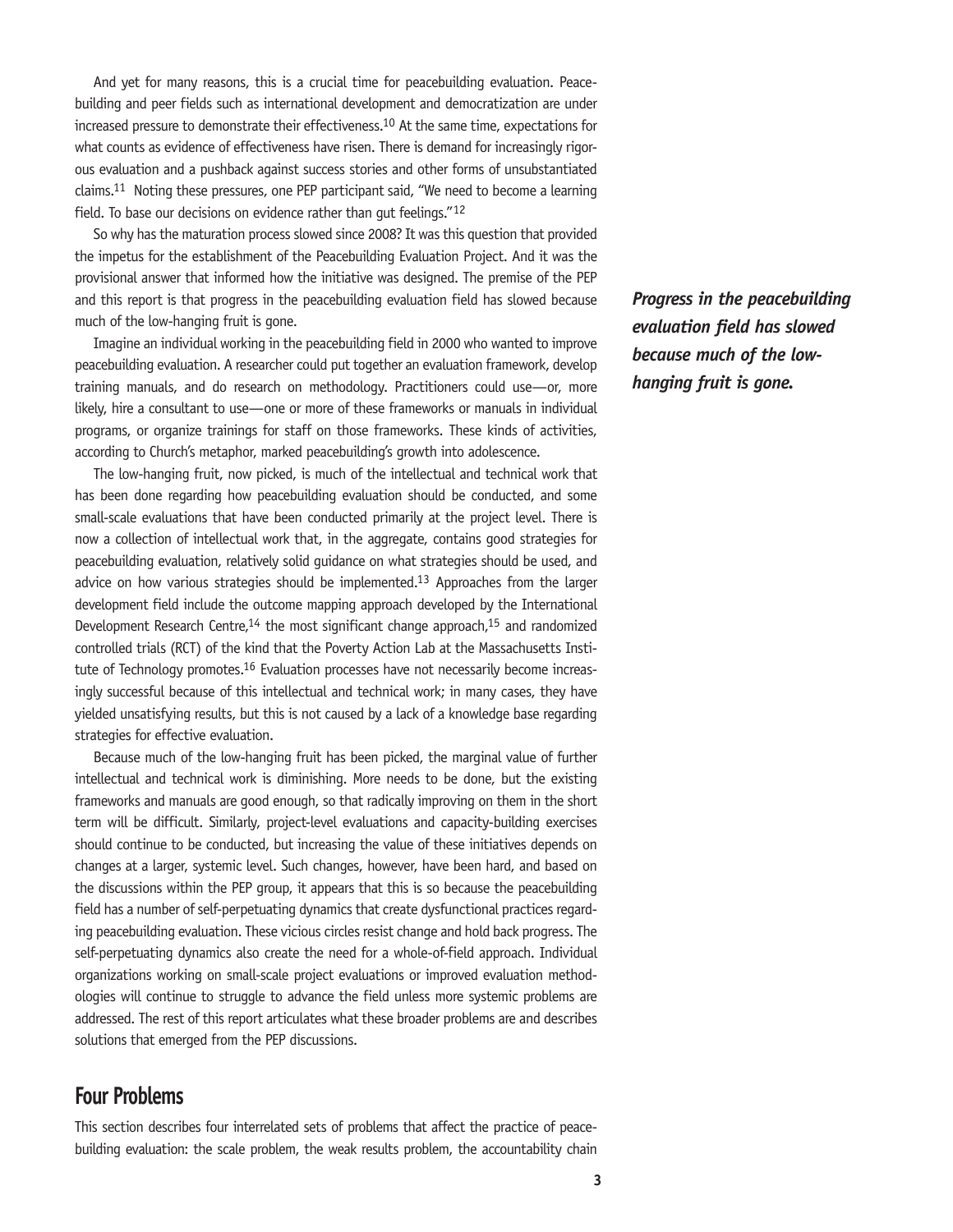problem, and the request for proposals (RFP) problem. It is the interactions of these problems that create the vicious circles that are holding back progress in peacebuilding evaluation.<sup>17</sup>

It is important to note that these problems are not specific to the peacebuilding field; one accomplishment of the intellectual work in peacebuilding has been to create a more sophisticated understanding of what challenges are common to the evaluation of social programs in general and what challenges are unique to peacebuilding. This report uses the term *peacebuilding evaluation,* but the issues discussed below are not necessarily unique to peacebuilding work.

#### *The Scale Problem*

The scale problem emerges because most work in the peacebuilding field is done as part of projects. These projects often focus on a particular area or topic, and while they can last for up to five years, most only last one or two. However, what people consider meaningful peacebuilding results emerge at a scale that is larger than the project level. In the first PEP meeting participants identified this as the tension between the project level and "peace writ large."<sup>18</sup> Scale tensions can emerge, however, even below the level of peace writ large, as peacebuilding efforts even in a single community are one piece of a much larger puzzle. Imagine an organization running a series of five intergroup workshops in a community that experiences a partial shift toward peace. Even if the workshops are successful, the complexity of any shift toward peace means that the workshops are only part of a set of much broader processes.19

The key challenge here is not how peacebuilding activities can achieve the goal of peace writ large; CDA Collaborative Learning Projects is doing important work on this with their case studies on cumulative impact.20 Instead, the problem involves how the mismatch between project-level results and outcomes that are broad enough to be termed peace, by any consensus definition, affect the practice of peacebuilding evaluation.

#### *The Weak Results Problem*

From a research or social science perspective, the results of evaluations are often vague and uncertain, and evaluations rarely can make confident claims backed by solid evidence and research methodologies. Often, the main concern with evaluation results is not negative evaluations that find problems with peacebuilding programs; it is that evaluations do not reach any strong conclusions, positive or negative.

This raises complicated questions about what counts as solid evidence and methodology. The second meeting of the PEP project addressed the question of what different audiences, from the field level to the governmental funder level, would consider good evidence. Not surprisingly, the answers are quite different. For instance, field-level staff need a more detailed anthropological approach. Government officials want a more quantitative, data-driven approach. Neither of these standards should be considered superior to the other. However, both audiences, by their own standards, would find the results of most evaluations lacking.

#### *The Accountability Chain Problem*

In most peacebuilding projects there is a chain of oversight from the activity level to the level at which funds are approved. This chain might run from a community-based organization through a national-level NGO, international NGO (INGO), and donor organization to the ultimate funder, often a legislative body or board of directors. Each level in the chain is tasked with holding the level below it accountable.

*The main concern with evaluation results . . . is that evaluations do not reach any strong conclusions, positive or negative.*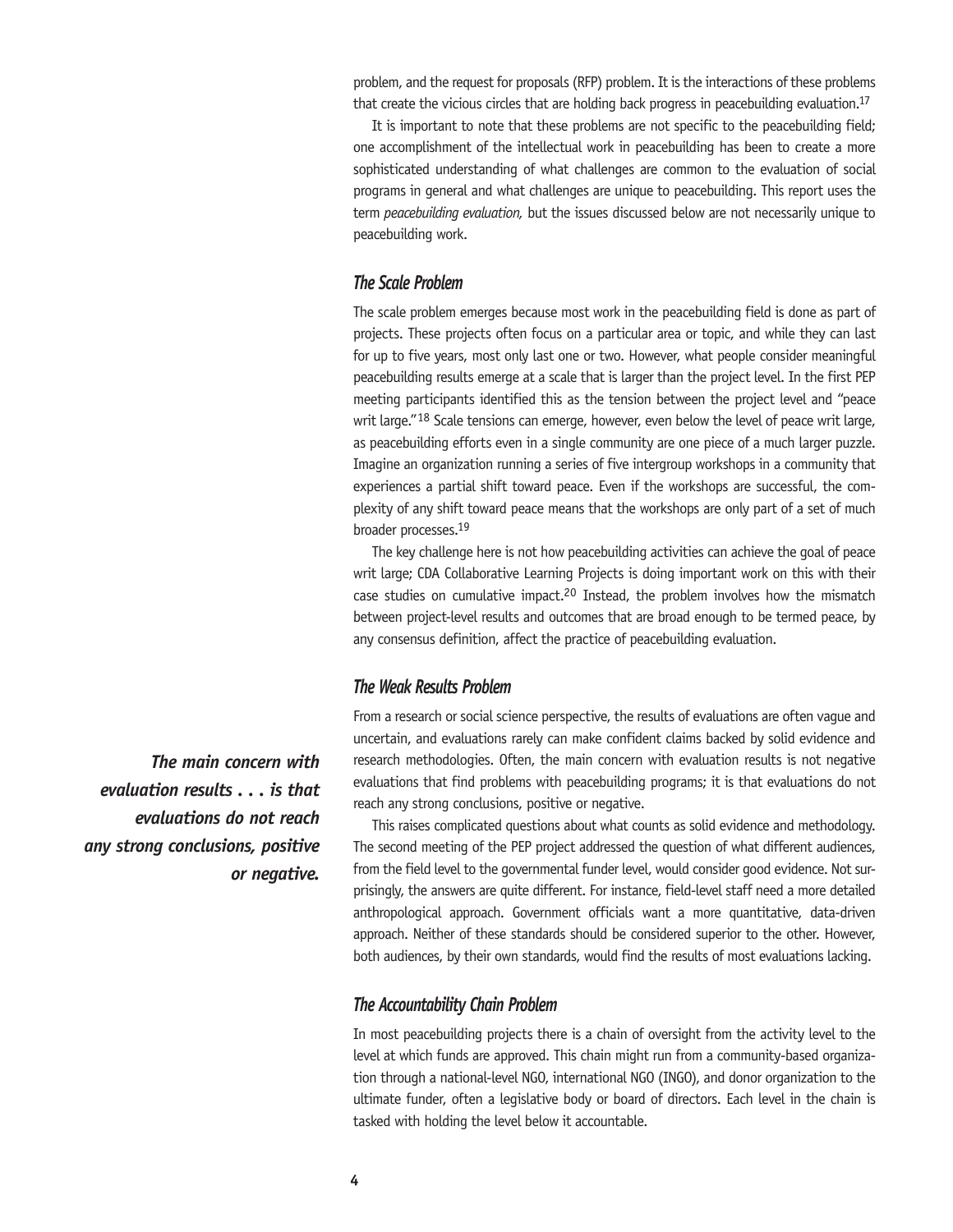This accountability chain has several interrelated problems. First, each level in the chain lacks the incentive to hold the level directly below it accountable; incentives for true accountability require at least one degree of separation on the chain. Imagine a nationallevel NGO asking for information about a workshop that a community-based organization ran. The NGO's desire to maintain its partnership with the INGO overseeing the broader initiative creates an incentive for the NGO to receive positive news about the workshop and report it to the INGO—so-called happy talk—and, simultaneously, a disincentive for transparency and open sharing of results and lessons learned. The INGO or the funder might have an interest in actually knowing whether the workshop was a success or failure, but normally reporting only happens one step up the chain.

Second, as one moves upward along the chain, actors become less knowledgeable and farther removed from the situation in the field. This means that it becomes more difficult at each level to assess the accuracy and quality of the information being passed up the chain. Even if higher levels on the chain have incentives to provide proper oversight, they may not have enough knowledge to make informed decisions about what data to gather or what the data collected actually means.

Third, and related to the weak results problem, each level of the chain has different incentives regarding the kind of information it receives. This creates inherent capacity problems as higher levels on the chain demand types of evidence that the lower levels have not been organized to regularly produce as part of their own work. Of particular importance, higher levels on the chain, because they are likely overseeing many projects, need to receive distilled, aggregated, comparable information. So, for instance, a field-level program manager may be very good at detailed reporting on how political leaders received peacebuilding activities in a given area; this information is likely crucial to guide the implementation of future activities within the project, but provides little information that can be aggregated and compared across programs in different countries.

#### *The RFP Problem*

RFP is being used here as shorthand for the dominant strategies by which funders distribute funds to implementers. It is a familiar and ubiquitous process, moving from the strategic planning of the funder to the release of the RFP to the development and review of proposals to the selection of awardees and implementation of projects. This process as it is often implemented undermines good evaluation practice in a number of ways.

The RFP problem is a large and complicated issue, fundamental to almost everything that occurs in the field. To focus the discussion, this report addresses three consequences of the RFP problem that figured prominently in the PEP meeting discussions. First, the RFP system hinders collaboration and coordination among both funders and implementers. Most funders issue RFPs independently of one another; they struggle to release joint RFPs or synchronize them toward a broader goal. They also often have difficulty with evaluation reports that assess the results of multiple projects or the work of multiple grantees. Meanwhile, at the implementer level, most RFPs award funding for projects to single grantees. Even when awardees are consortiums, normally one organization is ultimately responsible for implementing the project. Partnerships might emerge for given projects, but the system makes more sustained and systematic collaboration difficult.

Second, because the RFP process is a competitive winner-take-all process, there is an incentive for organizations to overpromise in their proposals. Once the project is initiated, there is a subsequent disincentive to effectively evaluate because the project will likely not achieve the overly ambitious goals laid out in the proposal.

*The NGO's desire to maintain its partnership with the INGO overseeing the broader initiative creates . . . a disincentive for transparency and open sharing of results and lessons learned.*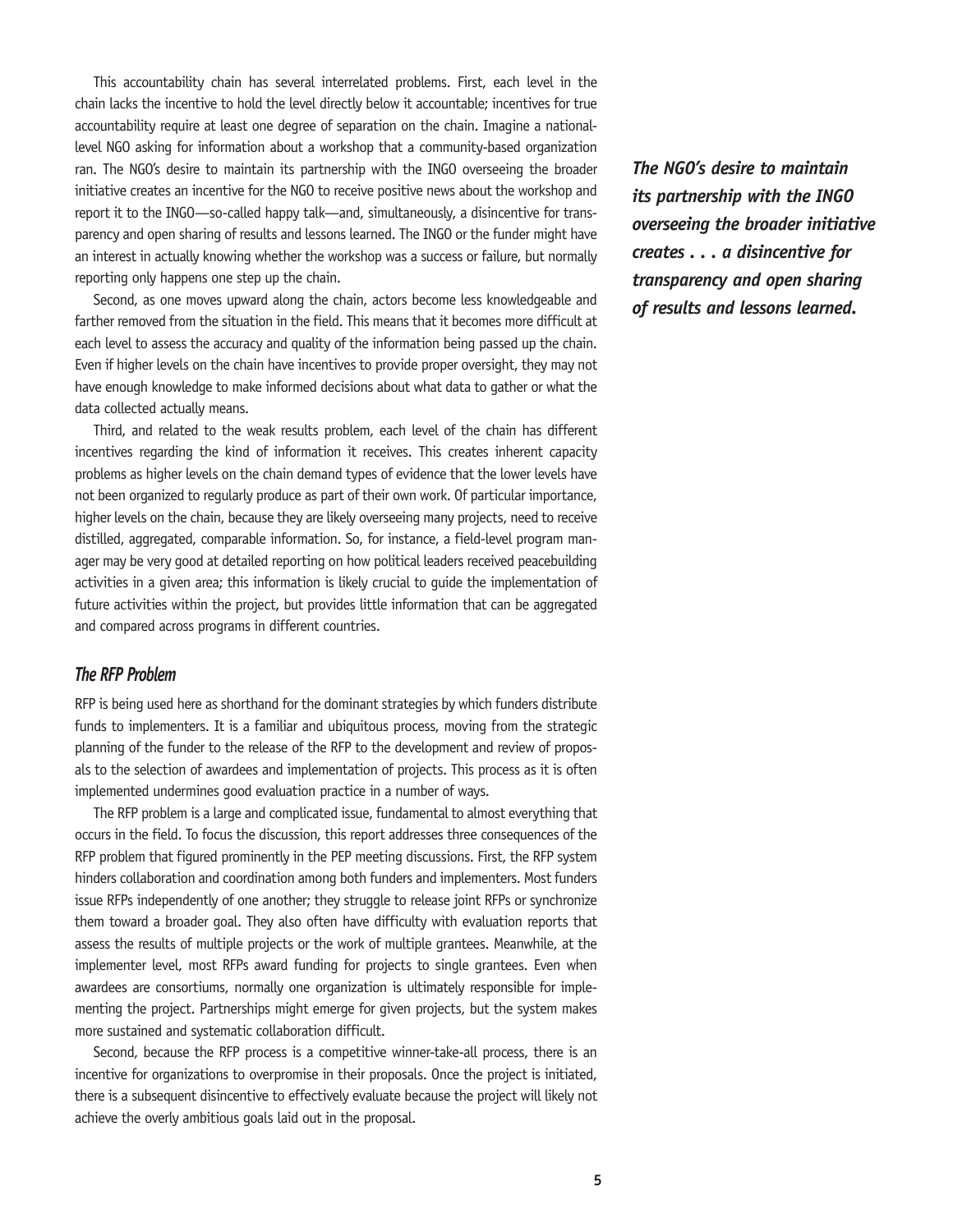Third, the RFP system hinders the integration of learning into proposals, implementation of projects, and into subsequent RFPs. Funders are often under pressure to spend money, hampering their ability to conduct a full analysis, implement a strategic planning process, or integrate the learning from previous evaluations and assessments into a current RFP. For implementers, timelines to submit proposals are often short, hindering implementers' abilities to integrate learning at the project design stage or to design projects that allow for effective evaluation in the future. As one PEP participant put it, "somewhere, somebody writes a proposal, but never actually reads the report from the ground." Note the important point, a report was written. The problem is not the production of information, but the utilization of that information.

## **Vicious Circles**

The internal logic of the above four problems and the linkages among them create several vicious circles. To begin, in some cases, there are mutually reinforcing dynamics within just one of the problems. Within the accountability chain problem, the lack of incentives for an organization to report honestly creates a lack of incentives for others as well. Just as people do not like to pay taxes if they think everyone else is avoiding them, no one wants to be the only organization honestly and transparently reporting on results. Second, the weak results of evaluations reinforce the tendency for weak results in future evaluations. Participants noted at the PEP meetings that when an organization decides to undertake an evaluation, it looks to existing evaluations for models. The current standard for a project-level evaluation is to conduct a document review and a short field visit, followed by writing an evaluation report. This process can be quite useful, but it is difficult for it to produce strong conclusions. Thus, weak evaluations create additional weak evaluations.

In some cases, two of the problems are mutually reinforcing. For instance, the history of the scale problem exacerbates the RFP problem. In the past, most funders have focused on funding individual projects, which has created processes and a knowledge base within both funders and implementers that deal with specific projects. Donor organizations often do not understand how to coordinate their efforts effectively, or support complex, interlocking initiatives with multiple funders and implementers. In many cases, this lack of understanding has hindered the success of complex efforts, causing funders to retreat to project-based models.<sup>21</sup>

The accountability chain problem and the weak results problem are also mutually reinforcing. The weak results of most evaluations do not engender genuine accountability and learning. Meanwhile, a negative evaluation can still damage an organization. Together, these problems create a situation in which most organizations have very little incentive to make honest assessments of their work. Instead, most look to muddle through, reporting weakly positive results up the chain and understanding that not much will come about as a result.

More complex loops involve several of the problems. For example, the ultimate funders of projects, often legislative bodies, pressure funders to provide strong oversight and achieve measurable, attributable results with the funding that is provided. These contribute to an RFP system that funds individual projects, which can be more easily monitored. This creates the scale problem, which in turn creates weak results, because meaningful peace outcomes often do not emerge from the work of one project. The weak results travel up the accountability chain from donor organizations to the ultimate funders—who, because the results are weak, place additional pressure on funders to create RFPs for initiatives that can be closely monitored and provide attributable results.<sup>22</sup> Similar dynamics can be caused by projects that overpromise and are therefore judged as unsuccessful.

Second, accountability chain problems create weak evaluation results, because of the incentives problem and capacity problems, whereby each level of the chain normally can-

*Most look to muddle through, reporting weakly positive results up the chain and understanding that not much will come about as a result.*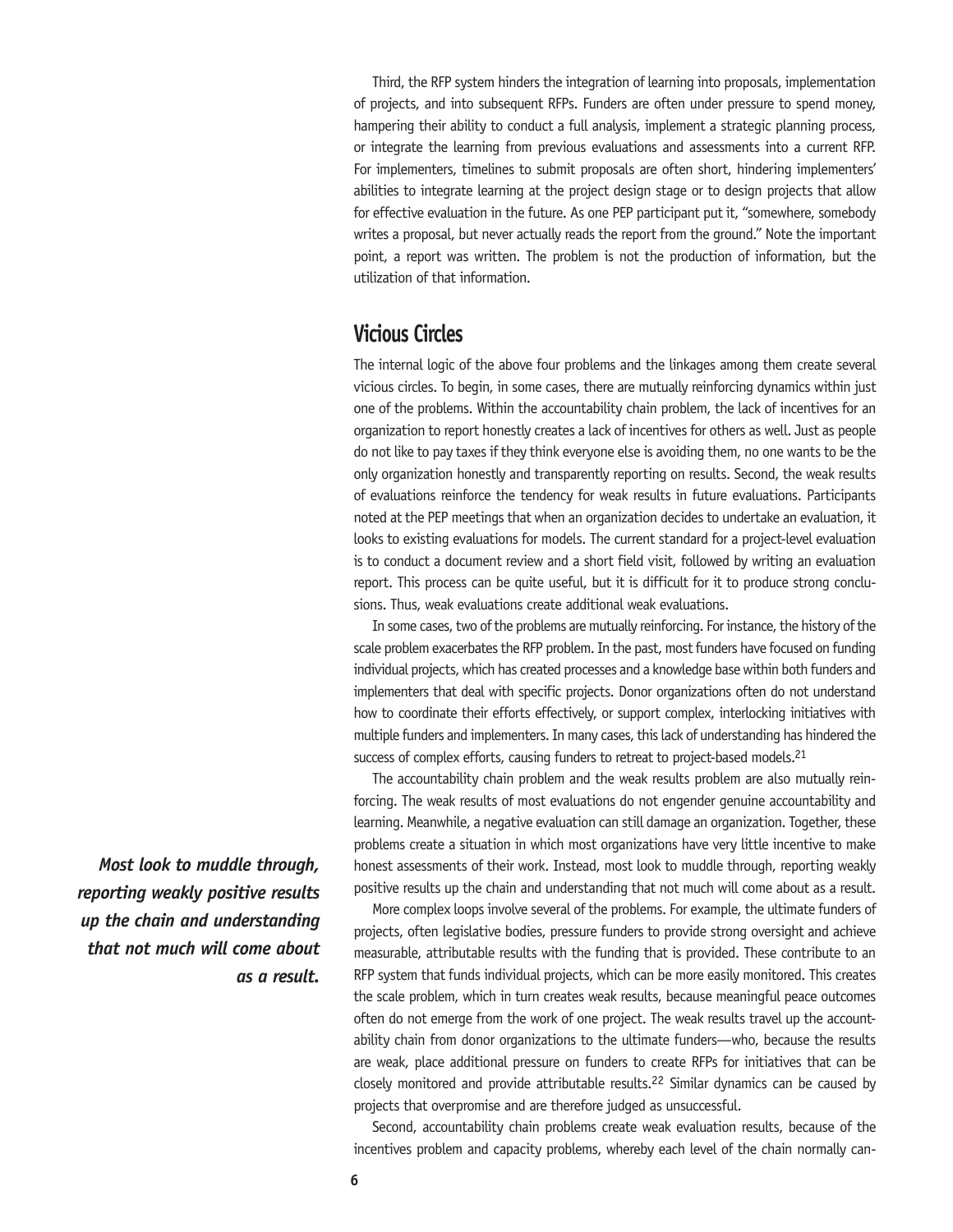not provide the types of results that higher levels require.<sup>23</sup> This reinforces the problem with RFP systems that are not designed to integrate learning in a credible, systematic way. Because funders do not receive evaluations that provide strong, clear guidance for future projects, other incentives within the RFP system—for instance, the need to move money quickly, or geopolitical concerns—win out over designing systems that allow the systematic integration of previous learning. The lack of systems within funders that respond effectively to solid evaluation results undermines incentives for implementers to establish strong learning systems that would create these stronger results.

The examples provided here are not the only vicious circles that an observer could identify; the complexities of these problems create a variety of negative feedback loops. The common element of these feedback loops, their self-perpetuating nature, points to the need for whole-of-field solutions. Rather than attempting to address the shortcomings of peacebuilding evaluation simply through individual project evaluations, the actors engaged in peacebuilding evaluation need to shift their perspective so as to understand the linkages among the various elements of the evaluation ecosystem. This does not imply a major overhaul of the peacebuilding field as much as small but important changes in how peacebuilding evaluation is approached so as to undermine these negative and self-perpetuating dynamics.

## **Whole-of-Field Solutions and the Peacebuilding Evaluation Project**

The vicious circles described above are what Michael Masuch defines as both "selfcorrecting" and "deviation amplifying," meaning that they create and reinforce stagnation.24 This makes the dynamic often more difficult to address because it does not create a crisis in the same way as "self-reinforcing" vicious cycles, such as bank runs, do. Because of the dynamics' self-correcting nature, a single organization can affect them only with great difficulty, making a more systemic approach necessary. PEP participants seem to have intuitively understood this, as many of the solutions they offered during the meeting sought to address these problems at a systemic level.

As mentioned above, however, working at a systemic level does not suggest massive, large-scale interventions. It has been shown that the right kind of small intervention can successfully interrupt the dynamics that create vicious circles.25 Many of the interventions described below are small-scale and focused, but all seek to affect the field at a broader, systemic level, by strengthening norms, building consensus, and disrupting practice and creating alternatives.26

Each of these categories of solutions is defined by large, complex processes, and by comparison, some of the solutions discussed may seem small-bore, even pedestrian. This is the case because PEP participants were encouraged to speak from their experiences. The participants arrived at practical solutions that they can envision actually being implemented, but because the solutions focus on systemic issues, they have the potential to spark further progress in the field. In each category, initiatives have already begun—either initiated by organizations previously and discussed during the PEP meetings or arising out of the PEP process itself. Those mentioned here, however, are not meant to be a comprehensive list of the many initiatives under way throughout the field as a whole.

#### *Strengthening Norms*

Many of the PEP participants' solutions sought to strengthen norms within the peacebuilding field—norms that would create expectations, perhaps even moral obligations, for both organizations and individuals regarding the implementation of effective evaluation practices.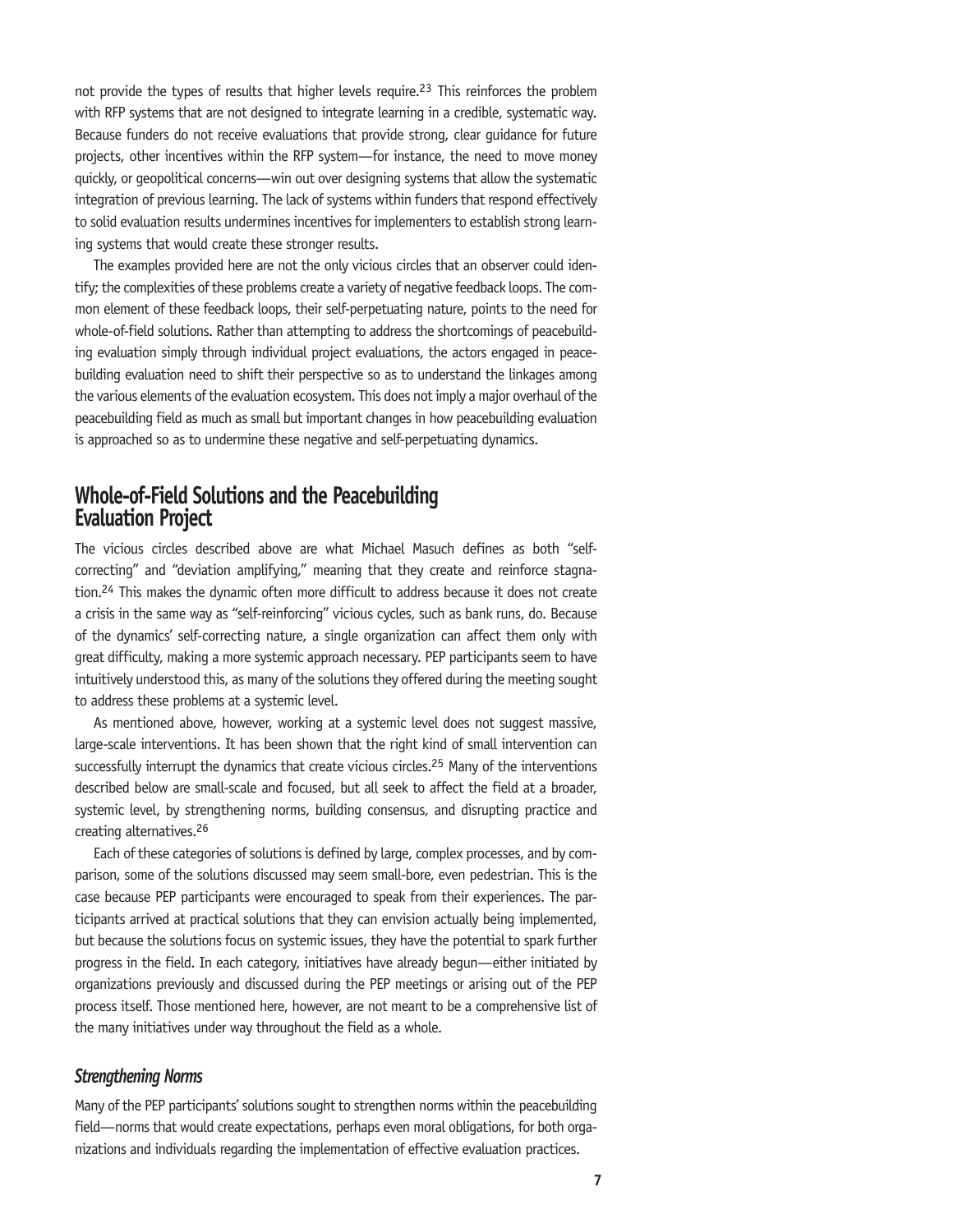Through the course of the discussion, two related norms emerged that were of particular importance. The first is the norm of honest and transparent assessment of programming. The second, related norm is that organizations have a responsibility to continually learn from their work in order to improve their practice.

Both of these norms are related to the more fundamental ideas of upward and downward accountability, namely, that organizations should assess and learn from their efforts as a means of holding themselves accountable to their funders and their beneficiaries. Without such assessment and learning, organizations may harm those they are trying to help and waste funders' money.

PEP participants identified several ways to work directly on the above norms. The first involved creating a professional mentoring and support network for organization leaders on evaluation issues. One participant said this would be far more valuable than additional written reports or documents, illustrating the importance of relationships and social interaction over further technical knowledge. A second suggestion was to conduct peer-review sessions, in which other members in the field reviewed evaluation documents, including terms of reference and evaluation reports. These meetings could be part of a broader set of meetings in which individuals brought key evaluation challenges to a peer group for discussion and problem solving. Third, fieldwide transparency awards or seals of approval could be created, acknowledging organizations committed to transparency regarding evaluation. Fourth, the peacebuilding field could increase its participation in the American Evaluation Association (AEA) conference and other activities.27 This would create more awareness, for instance, of the set of quiding principles the AEA has articulated.<sup>28</sup> Finally, donors could work toward a standards document, addressing issues of transparency, the percentage of budget that should go to evaluation, and other process issues, such as allowing time for conflict analysis and establishing baselines. These standards could also require the contribution of evaluation products, such as data sets or interview protocols, into a fieldwide commons.

**Norms and the Vicious Circles** Joseph P. DeMarco defines a norm as a "rule that regulates voluntary behavior."29 Applied to the members of a community, the norm creates expectations for what is proper behavior.30 One can see this dynamic in the various strategies PEP participants identified to strengthen norms related to peacebuilding evaluation. Publicly recognizing transparent organizations can help strengthen the norm of transparency and change other organizations' understanding of what is expected of them in regard to sharing their evaluation results publicly. Participating in a wider community of practitioners, such as the AEA, which already has a strong framework of norms in place regarding how to conduct honest assessments, can help increase the strength of these norms within the peacebuilding field. Similarly, creating common standards among funders regarding evaluation are almost by definition an attempt to establish expectations regarding proper practice.

Strengthening norms can affect the vicious circles described above in several important ways. First, altering expectations about the behaviors of others can undermine the accountability chain problem. As mentioned above, no one wants to report results honestly and transparently if one believes no one else is doing so. An expectation that others are being honest, however, changes the calculation. Just as an organization does not want to be among the first to report honestly, it also does not want to be among the last.

Second, strengthening norms regarding learning and improving practice can help undermine the mutually reinforcing dynamic between the accountability chain problem and the weak results problem. Building stronger learning systems within an organization because of strengthened norms can create a demand for stronger results down the accountability chain. One of the organizations that participated in the PEP process has committed to conducting more holistic assessments of their core programmatic strategies.<sup>31</sup> To do this, they are working intensively with their field offices to improve their ability to conduct assess-

*Just as an organization does not want to be among the first to report honestly, it also does not want to be among the last.*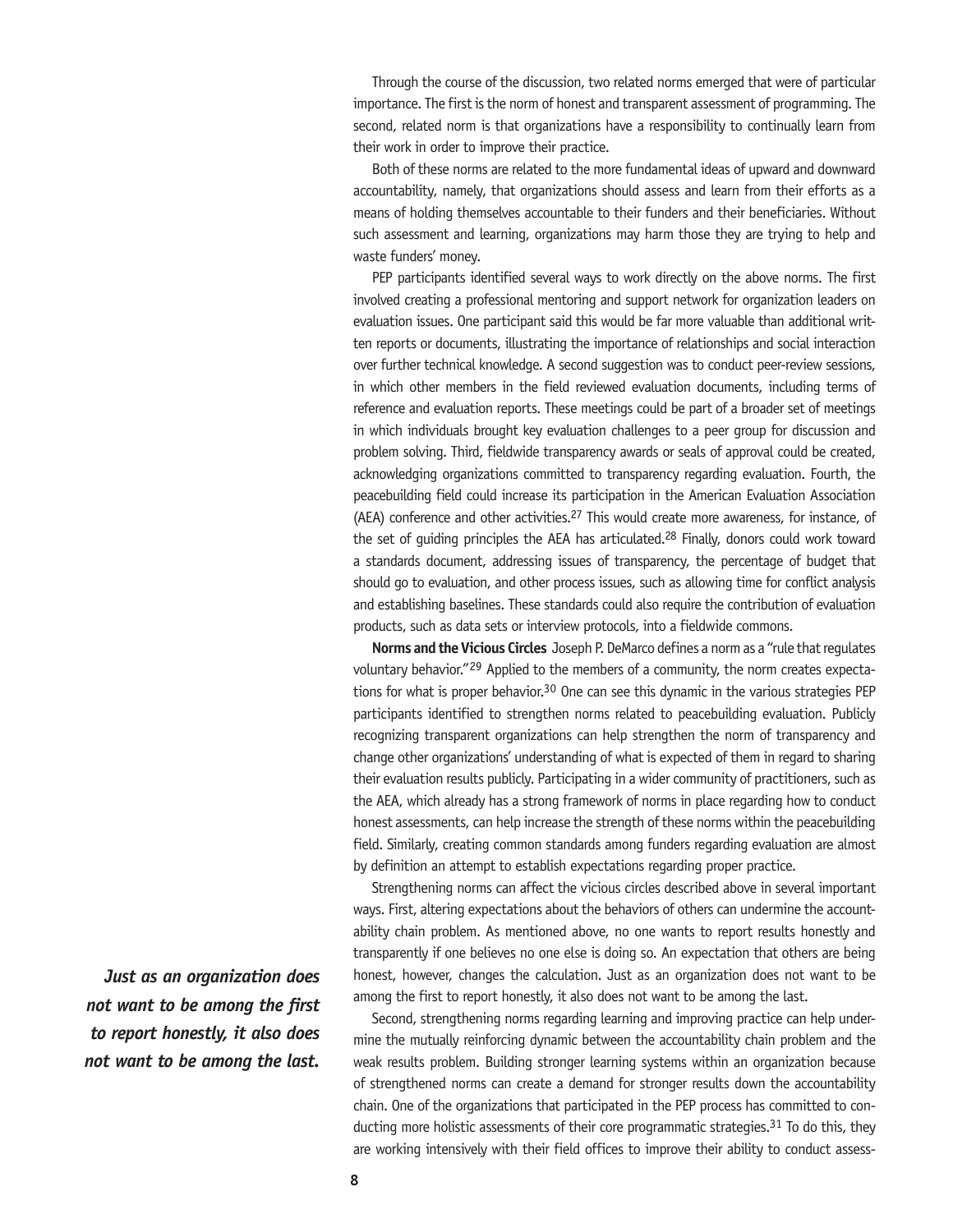ments of their practice at that level. This will improve the results that are passed up to the headquarters level, which should, in turn, strengthen the learning system headquarters is establishing because it has better inputs.

Third, the same dynamic can alleviate the more complex problem described above, in which weak results and accountability chain problems create RFP processes that do not effectively integrate learning and best practices. As in the example above, norms of learning and honest assessment can create stronger learning systems and stronger evaluation results for both funders and implementers. Norms of transparency can also create more awareness about what has been learned, making it harder for funders to continue to implement RFP processes that do not integrate the new lessons. One can see this dynamic in the recent strategic reorientation of the Department for International Development-UK (DFID), which focuses on delivering results and adding value. While funders often speak in these terms, DFID actually made difficult decisions regarding eliminating certain country programs and refusing to fund organizations that did not demonstrate their effectiveness in the past.<sup>32</sup> As of this writing, it is too soon to see how this reorientation will affect DFID RFP processes.

**What Is Already Happening** Following their own suggestion, PEP participants created panel proposals that have been submitted to the AEA's 2011 annual meeting. The Alliance for Peacebuilding will arrange a series of peer-review and community-of-practice meetings over the next year. Search for Common Ground and American University are launching a learning portal for design, monitoring, and evaluation of peacebuilding. A key goal of the portal, according to the designers, is to help shift norms regarding transparency and sharing of evaluation results through, for instance, drawing positive attention to those organizations that agree to post their evaluations on the portal. $33$ 

#### *Building Consensus*

Another set of solutions suggested by PEP participants can be grouped under the heading of building consensus on effective peacebuilding practices and evaluation practices. Suggestions for interventions of this type included holding an evidence summit to articulate, based on evidence, what the field knows. This would help shift the field toward an evidencebased approach and away from a "gut-based" approach. Related to the evidence summit was the suggestion that the field create what was termed a "received wisdom" document, containing a number of things known to be good practice as well as bad practice. Funders and implementers could also initiate a process of working toward agreement on a small number—perhaps four or five—of core peacebuilding outcomes, such as reducing the number of violent deaths in a certain area, by which to measure a project's success. Similarly, evaluation reports could be synthesized annually to distill what the field has learned over the course of the year. These syntheses could be further distilled into two- to three-page page pamphlets on key best and worst practices.

PEP participants also discussed creating space for and supporting peacebuilding bloggers. In the international development field, the blogosphere has been one of the most powerful mechanisms for articulating a consensus and holding organizations accountable to it. Blogs such as AidWatch, 34 Chris Blattman, the Center for Global Development, Owen Abroad, and many others have become vocal and consistent critics of substandard aid practices. Of course, the consensus on what constitutes good aid practice is constantly contested and evolving. Nonetheless, the standards are being articulated and enforced, if only through moral suasion. The peacebuilding field—with a few exceptions, such as some of Chris Blattman's work—does not have a similar conversation under way.

**Consensus Building and the Vicious Circles** During the PEP meetings and in other evaluation conversations, there has been a strong focus on the importance of evaluation *Funders and implementers could also initiate a process of working toward agreement on a small number of core peacebuilding outcomes by which to measure a project's success.*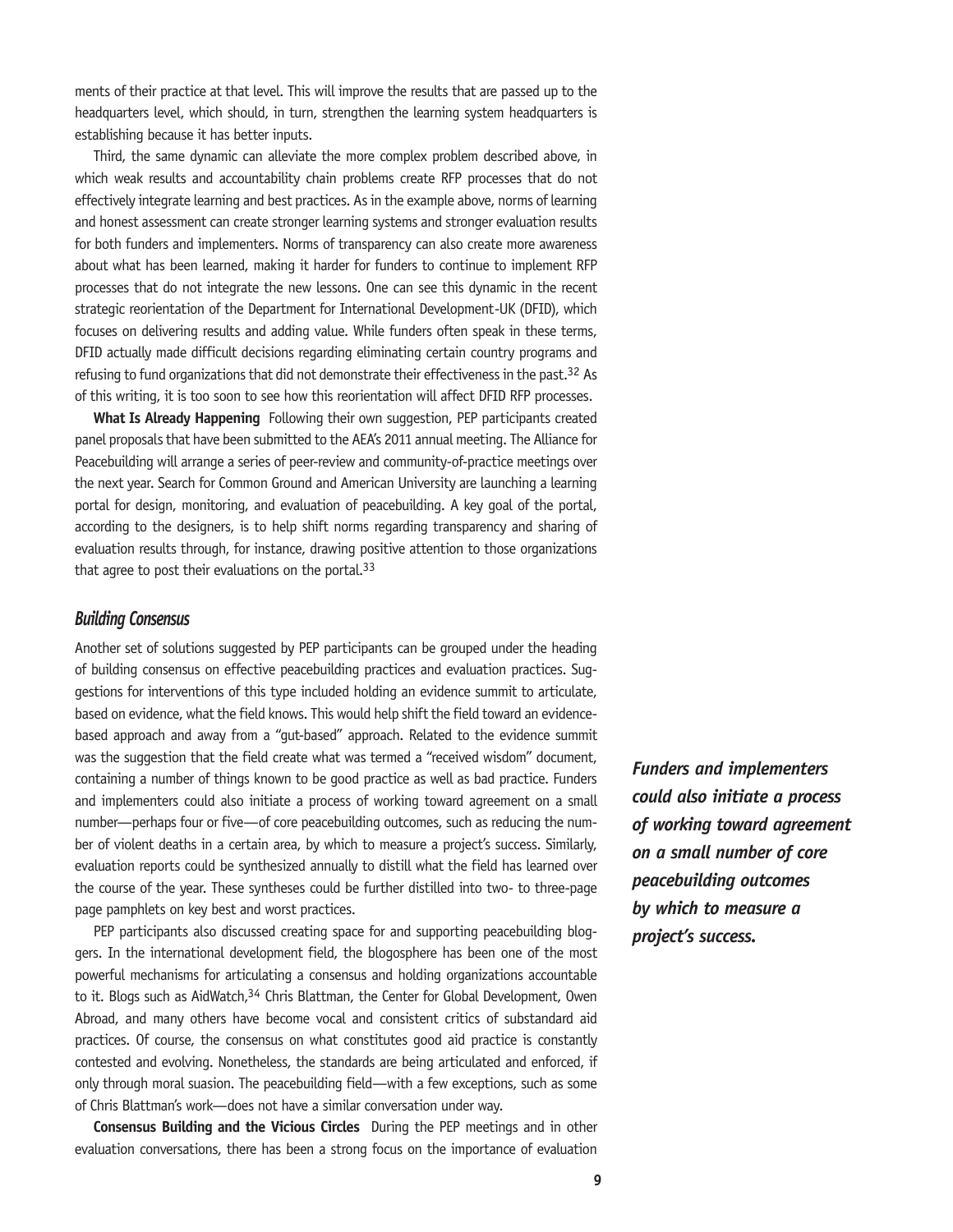for learning. But for a focus on learning to be meaningful, eventually the field must be able to articulate clearly and confidently a small number of things the field has learned—while acknowledging they may change over time—and hold organizations accountable if their practices run counter to these findings. Building this kind of consensus regarding effective and ineffective practices can undermine the vicious circles described above in several important ways; for example, consensus on a small number of core outcomes or basic effective practices simplifies the reporting up the accountability chain and improves intelligibility. This disrupts the self-perpetuating dynamic between weak results and the accountability chain. To understand why this is the case, it is helpful to look at the World Bank's 2011 World Development Report (WDR).35

The WDR took a large amount of research and distilled it down to a simple conclusion, namely, that three things matter in preventing a reoccurrence of conflict: security, justice, and jobs.36 This claim will be contested, but if consensus emerges that it is valid, it will allow reporting up the accountability chain to focus on these three things. Security, justice, and jobs are all complex phenomena, so this does not solve the problem, but it does provide a start. It creates an expectation that a strong evaluation result will be able to make a claim about how a project contributed to one of these three categories. Compare this to a situation, which is common now, where those on different links of the accountability chain do not even agree on what results are important.

Building consensus also helps undermine the scale problem, which in turn helps undermine the more complex dynamics in which the scale problem, the RFP problem, and the accountability chain problem interact. As was discussed above, the scale and weak results problems often lead to RFPs focused on individual projects, which in turn re-create narrowly focused initiatives and weak results. Creating consensus on a small number of effective practices can help undermine this situation. Again, using the WDR as an example, the focus on security, justice, and jobs makes it easier to link micro-level results—such as increased perceptions of security in a community—with macro-level outcomes, as well as to aggregate results across multiple projects in order to report up the accountability chain, including to ultimate funders, such as legislative bodies. This can undermine both the scale problem and the problem of overpromising in proposals. Similarly, a focus within the accountability chain on a smaller number of important results can feed more effectively into future RFP processes, making it easier for funders to integrate learning and past results into their RFPs. This in turn incentivizes implementers to build capacity and develop stronger learning systems.

The goal of a consensus-building process is not to agree on a small number of permanent, universal truths. As is noted above, the WDR conclusions will likely be contested, but in many ways that is the point. They have clearly articulated a focused set of conclusions regarding effective peacebuilding.37 Instead of finding universal truths, the goal is to articulate contestable claims about effective and ineffective peacebuilding practices, as well as clear statements about what we still do not know. The strategies described above, including holding an evidence summit, developing evaluation syntheses, creating a process to build consensus on a small number of core peacebuilding outcomes, and supporting peacebuilding bloggers can all be harnessed toward this goal.

**What Is Already Happening** USIP and the Alliance for Peacebuilding have begun work on an evidence summit to be held later in 2011. Discussion about the evidence summit took place before the release of the WDR, which will likely change the nature of the event. The learning portal described above will seek to synthesize evaluations that have been submitted to the portal into various types of summaries to capture what was learned. Finally, International Alert provides a useful example of the importance of a consensus-building process at the organizational level. Phil Vernon of International Alert gave a presentation at the third PEP meeting on their ongoing initiative to improve evaluation practice. Interestingly,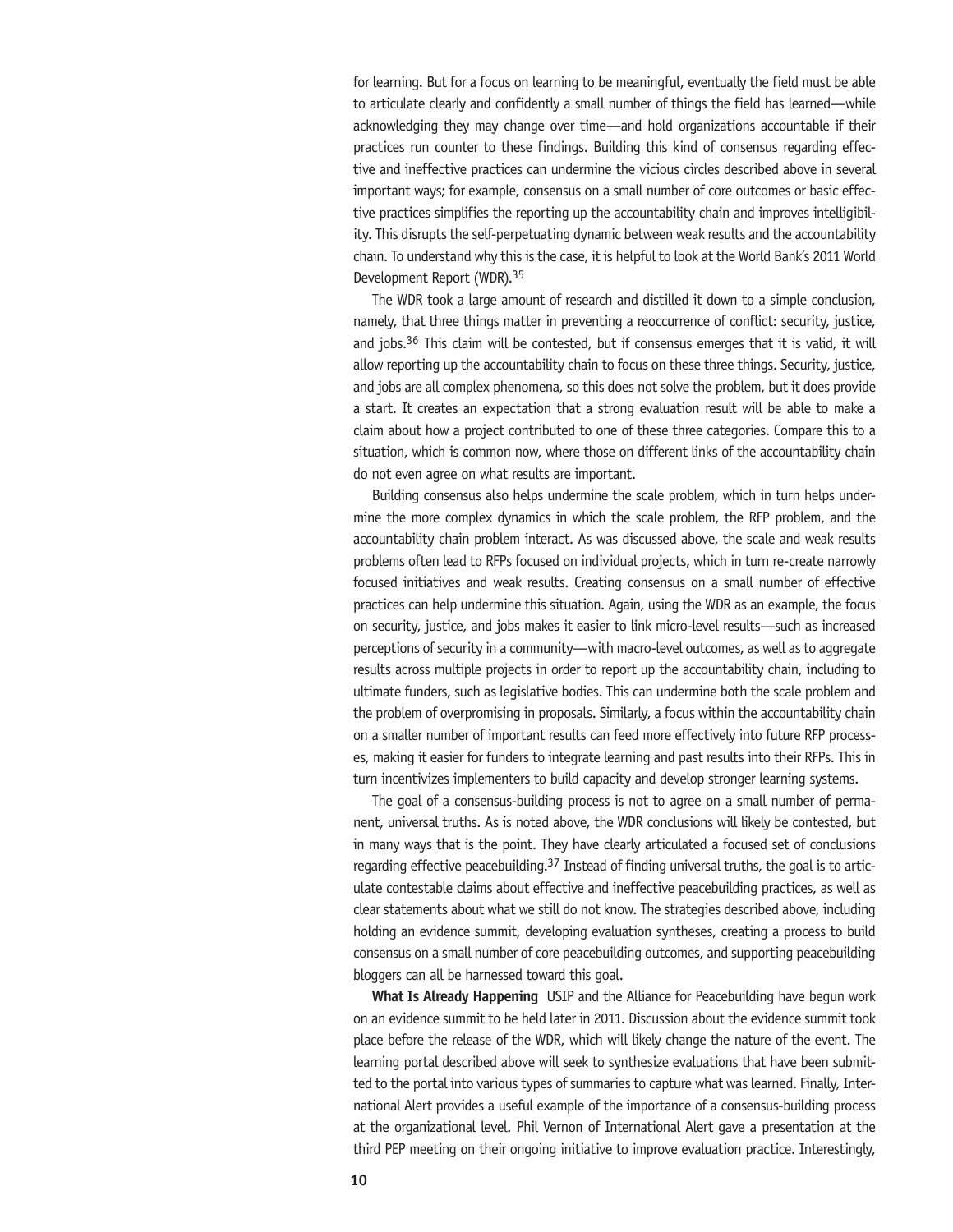the first step in their process was one of consensus building and articulating in writing their core beliefs about effective peacebuilding. Much of the process International Alert went through at an organizational level is relevant at a fieldwide level.<sup>38</sup>

## **Disrupting Practice and Creating Alternatives**

Another group of PEP participants' suggestions focused on the need to disrupt current practices and provide alternatives to them. As noted above, the vicious circles holding back progress in peacebuilding evaluation cause unwanted stagnation. In this situation, disrupting normal practice and demonstrating the viability of alternatives can be beneficial. Individuals and individual organizations have some autonomy within the larger structural constraints the field imposes; the suggested actions below can be taken because of that autonomy, but at the same time, they can affect those broader structural constraints.

First, as a means of addressing the scale problem, a group of implementers could initiate a demonstration project that creates collaborative monitoring and evaluation mechanisms in a certain sector, or on a certain conflict. A similar project could demonstrate real-time or continuous monitoring of a project. One critique raised during the meetings was that evaluations often memorialize past practices. If there is to be a focus on learning, then evaluation needs to create more continuous feedback loops during the course of the project. The goal here is to show how a better synthesis between monitoring and evaluation can be achieved.

Second, implementers in collaboration with funders could create failure stories or worstproject awards to disrupt standard practices regarding success stories, best practices, and "happy talk." One PEP participant noted that in many areas a 50 percent success rate is still very good and that the field should not hold itself to a 100 percent success standard. Instead, failures should be identified to increase the capacity to learn from them.

Third, a blog space could be developed, perhaps as part of the learning portal, that allows program managers and community members in the field to provide their perspectives. The contributions could be curated by an administrator at the portal to ensure anonymity if desired. More direct, honest assessments of how evaluation is practiced at the field level could help disrupt more harmful practices at the headquarters and funder levels. If headquarters and donor organizations began soliciting this input, it would also disrupt the standard reporting practices in the accountability chain in which organizations only report to the next level up.

#### *Disruption, Alternatives, and the Vicious Circles*

The above suggestions can affect the vicious circles in several concrete ways. First, opening up space for failure stories and creating mechanisms through which those at the field level can speak to the peacebuilding field as a whole on evaluation issues can disrupt the accountability chain–weak results dynamic. An increased willingness to acknowledge failures, combined with a more open multilateral conversation among funders, headquarters, the field level, and even the community level can foster more continuous learning processes among these levels, as opposed to the more formal, unilateral, and invariably cautious reporting that is common now. GlobalGiving's Storyteller Project and Mobile Accord's GeoPoll project are interesting early experiments at creating this type of ongoing, multilateral conversation.<sup>39</sup>

Second, as is argued above, the history of weak evaluations and the history of the scale problem both create vicious circles. Evaluations that have created weak results in the past are used as models for future evaluations. Regarding the scale problem, funders and larger implementers do not have a good understanding of how to fund, manage, or evaluate *Implementers in collaboration with funders could create failure stories or worst-project awards to disrupt standard practices regarding success stories, best practices, and "happy talk."*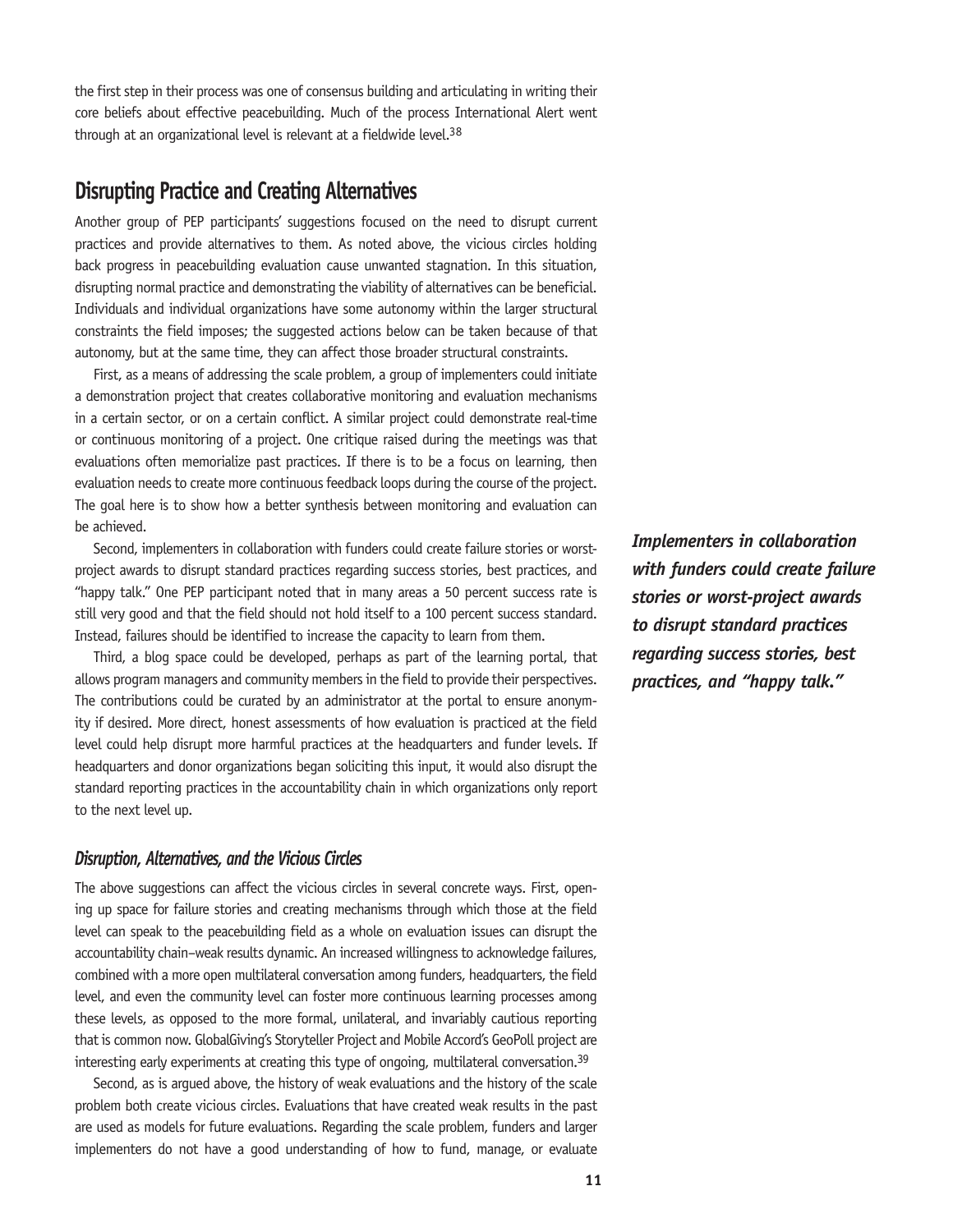broader, complex initiatives. Demonstration projects that create examples of strong evaluations or show concretely how collaboration on evaluation can contribute to overcoming the scale problem can undermine the self-reproducing nature of these problems.<sup>40</sup>

Demonstration projects that illustrate how to produce stronger evaluation results particularly for broader, more complex programs or a group of programs working on a specific conflict or sector—can also affect the more complex dynamics, described above, that cause funders to retreat to funding individual projects that are measurable and attributable. These projects create weak results because of the scale problem, which creates renewed pressure from the funders. Demonstrating clearly how broader, interlocking initiatives can be evaluated successfully can reverse this dynamic and make funders more amenable to funding more complex programming models.

#### *What Is Already Happening*

A group was formed at the final PEP meeting to collaborate on a demonstration project designed to show how evaluation collaboration might work. The organizations—currently CARE, Partners for Democratic Change, and Search for Common Ground—have agreed to synchronize their evaluation processes for their programs dealing with women's empowerment and leadership development. Other organizations may join the initiative.

Meanwhile, at the aforementioned evidence summit, there will be a focus on practices that do not work. The goal will be to contribute to a consensus on a small number of practices that don't work and develop means to hold organizations accountable if they employ such practices. It is not clear yet if those working in the peacebuilding field are willing and able to report openly on their own individual failures; this will be assessed.<sup>41</sup>

## **Conclusions and Recommendations**

This report has identified many of the specific next steps that should be and are being taken. Three more general lessons emerged from the PEP discussions, not so much regarding what actions need to be taken, but how the field should orient itself toward the problem of making progress in peacebuilding evaluation.

First, improving the evaluation of peacebuilding work involves fostering organizational change and restructuring the relationships among organizations, as opposed to simply overcoming a technical, research, or methodological challenge. Even very solid evaluation research, unless it is targeted to address specific problems, such as the demonstration projects described above, can rarely impact the larger systemic problems in the field. In contrast, just good evaluation research that takes place in a context of strong learning systems and strong norms of transparency can create demand going forward for better evaluation research and better methodologies.

Second, when a simple vicious circle between two elements is diagrammed, there is always an arrow and a return arrow. In bringing funders and implementers together, the PEP process illustrated the crucial lesson of understanding the return arrow. Progress will be made on peacebuilding evaluation by crafting solutions that actually disrupt vicious circles, as opposed to simply demanding that organizations, whether funders or implementers, do things differently. For instance, implementers commonly critique funders for working on too short a time scale, while funders demand more rigorous data from implementers. Simply asserting things in this way is not helpful, as it does not acknowledge the dynamics that are giving rise to the problem. As one PEP participant noted, "All these dysfunctional behaviors have incentives behind them."

*Improving the evaluation of peacebuilding work involves fostering organizational change and restructuring the relationships among organizations.*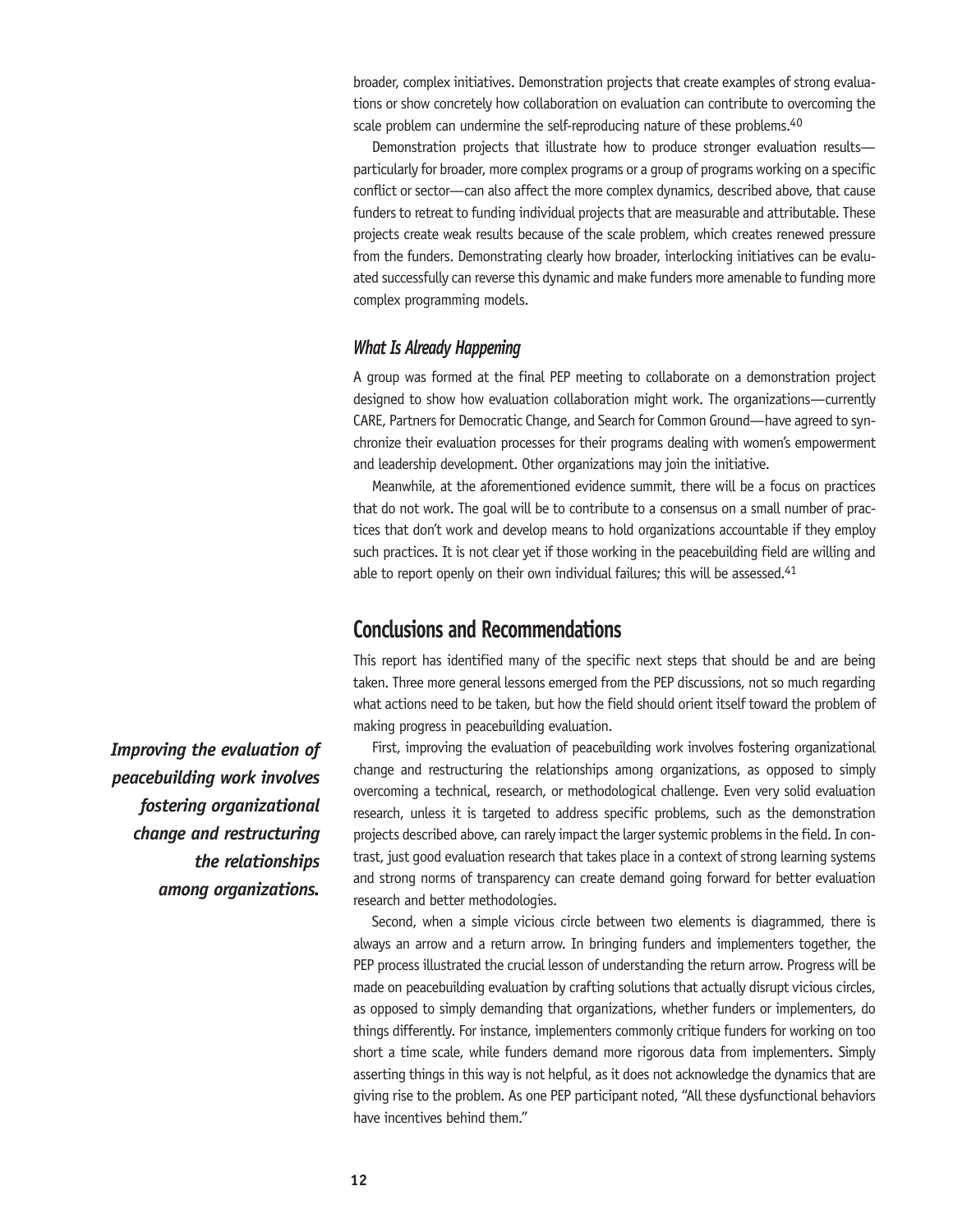Third, it is important to learn from peer fields. It is clear that the field of international development is ahead of the peacebuilding field in regard to evaluation. This is not only an issue of stronger methods or research, which might be expected, given the size of development projects compared with most peacebuilding projects and the fact that development activities, all else being equal, are more amenable to rigorous evaluation methodologies. The international development field is also ahead of peacebuilding in strengthening norms, such as increasing transparency by publishing evaluation reports;  $42$  building consensus through the willingness to articulate standards for bad practices and hold organizations accountable to those standards;<sup>43</sup> and creating alternatives, through, for instance, the work of the aforementioned Poverty Action Lab. Development practitioners would be quick to say that none of the mechanisms devised in their field is perfect, and there is much work yet to be done. However, the peacebuilding field can learn much from their progress.

The PEP process was itself a contribution to the whole-of field approach articulated in this report. Bringing implementers and funders together was intended to contribute to the fieldwide changes that this report argues are necessary to improve the practice of peacebuilding evaluation. The process succeeded in strengthening existing avenues and opening new ones for facilitating changes. However, for progress to continue, these changes must become embedded within evaluation processes themselves. When implementing evaluations, it is important to reflect both on how the evaluation process can succeed and how it can affect the field more broadly through strengthening norms, building consensus, and creating alternatives. As the analysis above makes clear, small steps within an evaluation process can create progress in peacebuilding evaluation, if these steps are consciously undertaken to positively affect systemic, whole-of-field dynamics.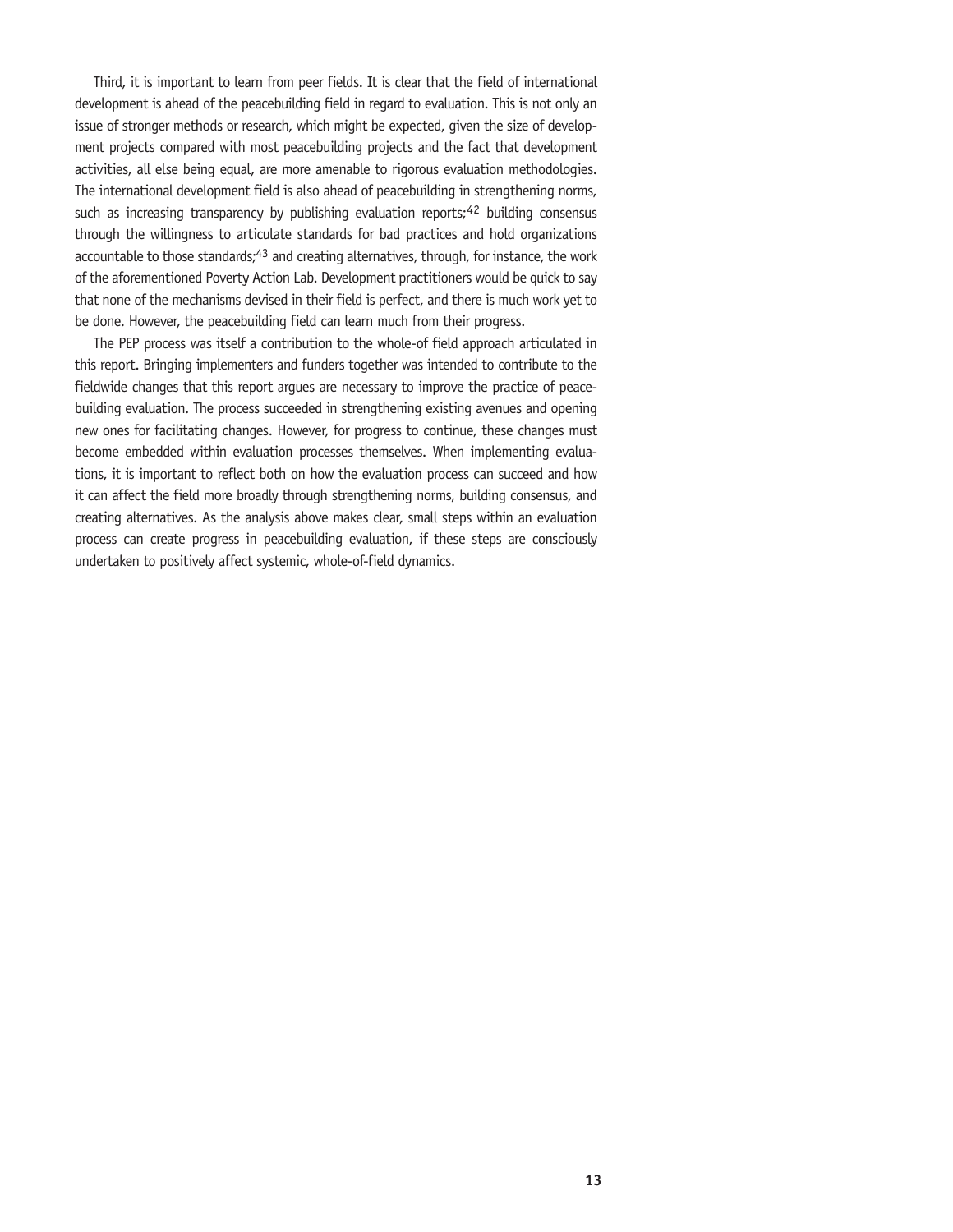#### **Notes**

- 1. The first meeting dealt with mapping the field, discussing the general challenges and opportunities for improving peacebuilding evaluation. The second covered evaluation methodology, evidence, and the various audiences for evaluation results. The third discussed change at the organizational level. The fourth discussed changing the field itself.
- 2. Meetings were held under Chatham House rule, although participation was openly acknowledged. Nothing in this report is attributed to individual participants. For a full list of participants, see Alliance for Peacebuilding, *Starting on the Same Page: A Lessons Report on the Peacebuilding Evaluation Project* (Washington, DC: Alliance for Peacebuilding, 2011), http://afpb.site-ym.com/resource/resmgr/Docs/PEP\_Lessons\_Report\_0521201\_A.pdf.
- While this report is informed by the discussions at the PEP meetings, it should not be considered direct reporting on those conversations. Instead, the report attempts to place those conversations in a broader context regarding what needs to be done to improve peacebuilding evaluation. The conclusions reached here are the responsibility of the author, not the PEP participants. In addition to this report, the Alliance for Peacebuilding (AFP) recently released *Starting on the Same Page.*
- 4. This definition combines what the OECD refers to as peacebuilding and conflict prevention. See Organization for Economic Cooperation and Development, "Guidance on Evaluating Conflict Prevention and Peacebuilding Activities," http://www.oecd.org/secure/pdfDocument/0,2834,en\_21571361\_34047972\_39774574\_1\_1\_1\_1,00. pdf. See also "Peacebuilding" in Dan Snodderly, ed., *Peace Terms: Glossary of Terms for Conflict Management and Peacebuilding* (Washington, DC: Academy for International Conflict Management and Peacebuilding and United States Institute of Peace, 2011), http://www.usip.org/peace\_terms.pdf.
- 5. Organization for Economic Cooperation and Development (OECD), "Evaluating Conflict Prevention and Peacebuilding Activities," Factsheet 2008, 2, http://www.oecd.org/dataoecd/36/20/39289596.pdf.
- 6. Cheyanne Church and Mark Rogers, *Designing for Results: Integrating Monitoring and Evaluation in Conflict Transformation Programs* (Washington, DC: Search for Common Ground, 2006), 93.
- 7. John Paul Lederach, Reina Neufeldt, and Hal Culbertson, *Reflective Peacebuilding: A Planning, Monitoring, and Learning Toolkit* (South Bend: Joan B. Kroc Institute and Catholic Relief Services, 2007), 1.
- 8. Cheyanne A. Church, "Peacebuilding Evaluation: From Infancy to Teenager," *New Routes* 13, no. 3 (2008): 4.
- 9. Church, "Peacebuilding Evaluation," 4.
- 10. There are many reasons for this, a discussion of which is beyond the scope of this report. One indicator of these pressures, however, is the high level of demand to participate in the Peacebuilding Evaluation Project itself. Even though the initiative required a commitment to participate in four meetings and there was no stipend or honorarium to do so, forty-four members of the Alliance for Peacebuilding applied. In the end, fourteen were chosen based on a set of criteria development by AFP.
- 11. Much of this pressure comes from the international development field, where a range of critics are pressuring organizations to do more rigorous evaluations. For one example, see the critique of the Millennium Villages project for not doing more rigorous evaluation in Michael Clemens and Gabriel Demombynes, "When Does Rigorous Impact Evaluation Make a Difference? The Case of the Millennium Villages," Center for Global Development working paper no. 225, Washington, DC. See also Jonathan Starr, "The Business of International Aid," *Wall Street Journal,* April 11, 2011, http://online.wsj.com/article/SB10001424052748704425804576220524034207558. html?mod=googlenews\_wsj; or the dialogue on World Vision's gifts in kind program that took place on the blog AidWatch, http://aidwatchers.com/2011/03/world-vision-super-bowl-shirts-the-final-chapter/.
- 12. In addition to pressure from funders, Mary Anderson's work is important here. There is now consensus in the field that well-meaning, even well-implemented programs, can do harm. This creates additional pressure for proper evaluation to avoid these harmful outcomes. See Mary Anderson, *Do No Harm: How Aid Support Peace—Or War*  (Boulder, CO: Lynne-Rienner, 1999).
- 13. Peacebuilding-specific works include Catholic Relief Services, *Gain Peacebuilding Indicators* (Baltimore: Catholic Relief Services, 2010); Susan Allen Nan, *Theories of Change and Indicator Development in Conflict Management and Mitigation* (Washington, DC: US Agency for International Development, 2010), http://pdf.usaid.gov/pdf\_docs/ PNADS460.pdf; OECD, "Evaluating Conflict Prevention"; Lederach, Neufeldt, and Culbertson, *Reflective Peacebuilding;* Church and Rogers, Designing for Results; Marc Howard Ross and Jay Rothman, eds., *Theory and Practice in Ethnic Conflict Management: Conceptualizing Success and Failure* (Basingstoke and London: Macmillan, 1999).
- 14. See Sarah Earl, Fred Carden, and Terry Smutylo, *Outcome Mapping: Building Learning and Reflection into Development Programs* (Ottawa: International Development Research Centre, 2002).
- 15. See Jessica Dart and Rick Davies, "A Dialogical, Story-Based Evaluation Tool: The Most Significant Change Technique," *American Journal of Evaluation* 24, no. 2 (2003): 137–155.
- 16. For further information see http://www.povertyactionlab.org/. The Innovations for Poverty Action unit of the Poverty Action Lab recently launched a Post Conflict Recovery and Fragile States program with the goal of applying RCT methodologies to postconflict programming.
- 17. For a more complex articulation of systemic dynamics in the field, which has significant overlap to the problems laid out here, see the systems map developed by PEP participants which is included as Annex 1 in Alliance for Peacebuilding, *Starting on the Same Page.*
- 18. CDA Collaborative Learning Projects is generally credited with popularizing the term *peace writ large.* For a good discussion, see Diana Chigas and Peter Woodrow, "Envisioning and Pursuing Peace Writ Large," Berghof Research Center for Constructive Conflict Management, http://www.berghof-handbook.net/documents/publications/ dialogue7\_chigwood\_comm.pdf.
- 19. For a discussion of this problem as it impacts the larger social change field, see John Kania and Mark Kramer, "Collective Impact," *Stanford Social Innovation Review* (Winter 2011), http://www.ssireview.org/articles/entry/ collective\_impact/.
- 20. For two examples, see Maria Hadjipavlou and Bülent Kanol, *Cumulative Impact Case Study: The Impacts of Peacebuilding Work on the Cyprus Conflict* (Cambridge, MA: CDA Collaborative Learning Projects, 2008), http:// www.cdainc.com/cdawww/pdf/casestudy/rpp\_cyprus\_cumulative20case20final\_20806031\_Pdf\_1.pdf, and Janet Murdock and Alfiado Zunguza, *Cumulative Impact Case Study: The Cumulative Impacts of Peacebuilding in Mozambique* (Cambridge, MA: CDA Collaborative Learning Projects, 2010), http://www.cdainc.com/cdawww/pdf/ casestudy/rpp\_cumulative\_cases\_mozambique\_final\_Pdf.pdf Mozambique.
- 21. A recent prominent example is the Multi-Donor Trust Fund (MDTF) in Sudan. An evaluation of peacebuilding in Sudan indicated that donors who worked bilaterally were more effective than pooled funding mechanisms such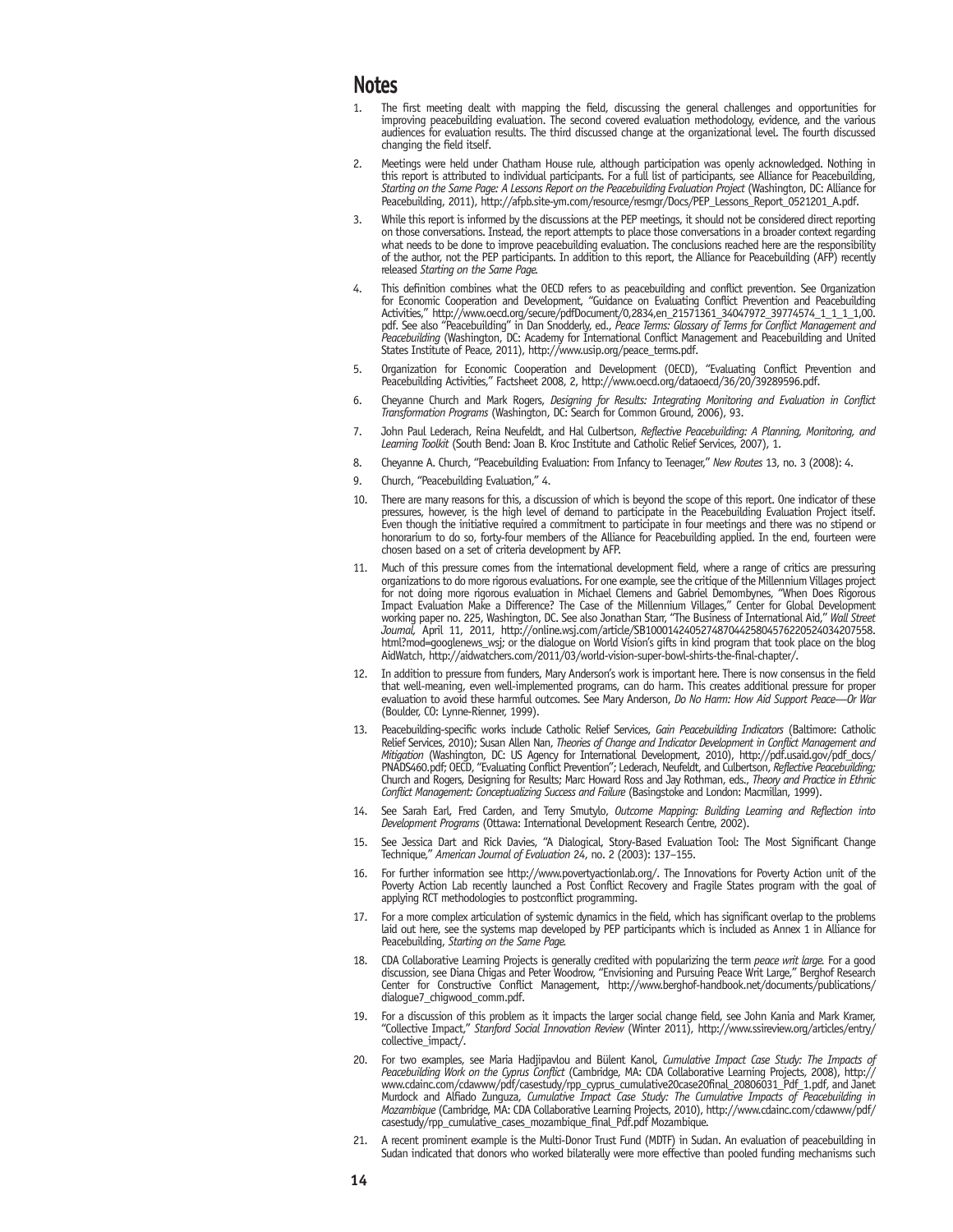as the MDTF. Netherlands Ministry of Foreign Affairs, *Aiding the Peace: A Multi-Donor Evaluation of Support to Conflict Prevention and Peacebuilding Activities in Southern Sudan 2005–2010* (The Hague: Netherlands Ministry of Foreign Affairs, 2011), 37, 57, 71–74.

- 22. For U.S. organizations, part of this pressure comes from an increased focus on compliance issues. See Andrew Natsios, "The Clash of the Counter-Bureaucracy and Development," Center for Global Development essay, July 2010.
- 23. This problem is mitigated but not solved by using an external evaluation consultant. Consultants bring more capacity down the chain, for instance, from headquarters level to the field, but they still depend on those in the field for various kinds of support and inputs, such as previous data collection efforts.
- 24. Michael Masuch, "Vicious Circles in Organizations," *Administrative Science Quarterly* 30, no. 1 (1985): 16.
- 25. This, of course, is the argument made famous in Malcolm Gladwell, *The Tipping Point: How Little Things Can Make a Big Difference* (Boston: Little, Brown, 2000). The basic point is that situations characterized by nonlinear dynamics, such as a vicious circles, are subject to tipping points, cascades, and other types of self-perpetuating phenomena that can create large-scale change. For a famous argument of this type related to street protests, see Timur Kuran, "Sparks and Prairie Fires: A Theory of Unanticipated Political Revolution," *Public Choice* 61, no. 1 (1989): 41–74.
- 26. These categories should be seen as fuzzy and overlapping. Many of the solutions offered have effects that could fit in more than one category.
- 27. This was suggested by PEP participants, but it is not new. See Church, "Peacebuilding Evaluation," 6.
- 28. American Evaluation Association, "American Evaluation Association, Guiding Principles for Evaluators," http:// www.eval.org/publications/GuidingPrinciplesPrintable.asp.
- 29. Joseph P. DeMarco, "Norms: Their Moral Status," http://www.lawandbioethics.com/demo/Main/EthicsResources/ Moral\_status\_of\_norms.htm; see also Matthew Interis, "On Norms: A Typology with Discussion," *American Journal of Economics and Sociology* 70, no. 2 (April 2011): 424–38, http://onlinelibrary.wiley.com/doi/10.1111/j.1536- 7150.2011.00778.x/abstract.
- Interis, "On Norms," 428.
- 31. Interestingly, this commitment was donor-supported, but not donor-driven. Identifying the effects of norms is notoriously difficult, but in this case the strengthening of the norms of learning and honest assessment in the peacebuilding field appear to have played at least a part in the organizational decision to improve the organization's learning systems.
- 32. For a summary, see DFID, "The Future of UK Aid," press release, http://ht.ly/45ysx.
- 33. USIP recently awarded a grant to support this project as part of its 2010 annual grant competition.
- 34. AidWatch was a key player in this process, but unfortunately was closed by its organizers on May 18, 2011.
- 35. World Bank, *World Development Report 2011: Conflict Security and Development* (Washington DC: World Bank, 2011). The report and the input papers are available at http://wdr2011.worldbank.org/.
- 36. The World Development Report makes the additional claim that the core challenge for the peacebuilding field is now preventing the reoccurrence of conflict, as opposed to the emergence of new conflicts. World Bank, *World Development Report,* 57–58.
- 37. It is illustrative to compare the 2011 World Development Report to the U.S. Agency for International Development document, "Conducting a Conflict Assessment: A Framework for Analysis and Program Development," Washington, DC, 2004, http://www.usaid.gov/our\_work/cross-cutting\_programs/private\_voluntary\_cooperation/ conf\_conflict\_assessment.pdf. This document has a table entitled "Causes of Conflict: Overview," which lists twenty-three causes of conflict but contains nothing that could be construed as a contestable claim.
- 38. For one outcome of that process, see International Alert, *Programming Framework for International Alert: Design, Monitoring, and Evaluation* (London: International Alert, January 2010), http://www.international-alert.org/ sites/default/files/library/012010ProgrammingFrameworkForAlert.pdf.
- 39. For information on the Global Giving Project, see Britt Lake, "Collecting Beneficiary Feedback—GlobalGiving's Storytelling Project," Global Giving, December 3, 2010, http://tools.blog.globalgiving.org/2010/12/03/ collecting-beneficiary-feedback-globalgivings-storytelling-project/; for information on GeoPoll, see Mobile Accord, "GeoPoll," http://www.mobileaccord.com/services/smsPolling.aspx.
- 40. The set of randomized control trial (RCT) evaluations published by the MIT Poverty Action Lab contributed to this dynamic within the international development field. The important issue here is not the RCT methodology, but the demonstration of how evaluations that produce stronger results could be implemented. This changed the conversation within the development evaluation community. As noted above, they have now launched a program focused on postconflict programming. It it too soon to know what effect this will have on the peacebuilding field.
- 41. For an example of failed reporting in the information and communications technology for development (ICT4D) sector, see anoushrima, "How to Roll Your Own FAILFaire," MobileActive.org, http://www.mobileactive.org/rollyour-own-failfaire.
- 42. It is possible to find numerous development evaluations online. Similar internet searches reveal very few peacebuilding evaluations.
- A more formal manifestation of this is the standards articulated in InterAction, "PVO Standards Interpretive Guidance and Member Guidelines," http://www.interaction.org/document/pvo-standards-interpretive-guidanceand-member-guidelines. A more informal accountability mechanism is the network of blogs, some backed by organizations such as the Center for Global Development, which are dedicated to oversight of the development sector. See also William Easterly and Claudia R. Williams, "Rhetoric versus Reality: The Best and Worst of Aid Agency Practices," forthcoming in *World Development.* For a discussion, see DFID, "The Future of UK Aid."